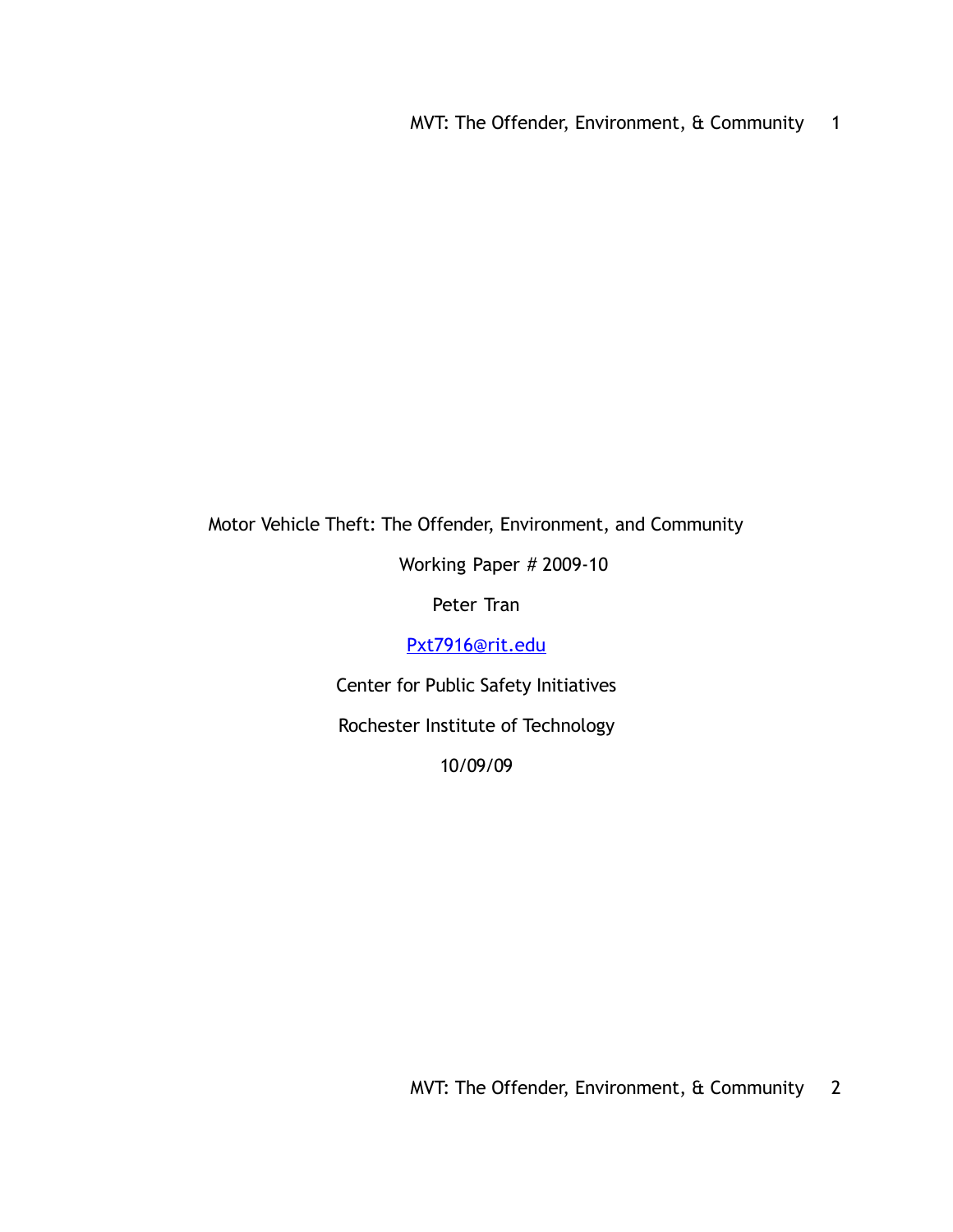## Motor Vehicle Theft: The Offender and Environment

According to the Federal Bureau of Investigation's Uniform Crime Reports of 2008, there was an approximate occurrence of 956,846 motor vehicles thefts across the country; a rate of 314.7 motor vehicle thefts per 100,000 inhabitants. Motor vehicle thefts represent a significant portion of Part 1 crimes along side with larcenies, burglaries, and robberies. Part 1 crimes are categorized in the acts of murder, rape, robbery, aggravated assault, larcenies, motor vehicle thefts, and in some cases, arson. Compared with the estimated number of 1.1 million motor vehicle thefts in 2007 and 1.2 million motor vehicle thefts in 2006, the trend of motor vehicle theft has decreased significantly by each year. There are many factors that played a role in decreasing the occurrence of motor vehicle theft; however, continuously observing the patterns and factors that contribute to the occurrence of motor vehicle theft is still essential. The factors that should be heavily examined are the environmental aspects and the offender; as both features correlate with one another for the effective crime to occur.

### Crime Prevention through Environmental Design

The environment of which a motor vehicle theft occurs in is essential for that crime to be successful or unsuccessful. Crime prevention through environmental design, better known as CPTED, is defined as the prevention of motor vehicle theft by manipulating the environment. The belief behind CPTED is that, "the proper design and effective use of the built environment can lead to a reduction in the fear and incidence of crime, and an improvement in the quality of life" (Cozens, Saville, & Hillier,pg ,2005). CPTED focuses on some main components to prevent crime by intervention and manipulation of environment. These components are territoriality,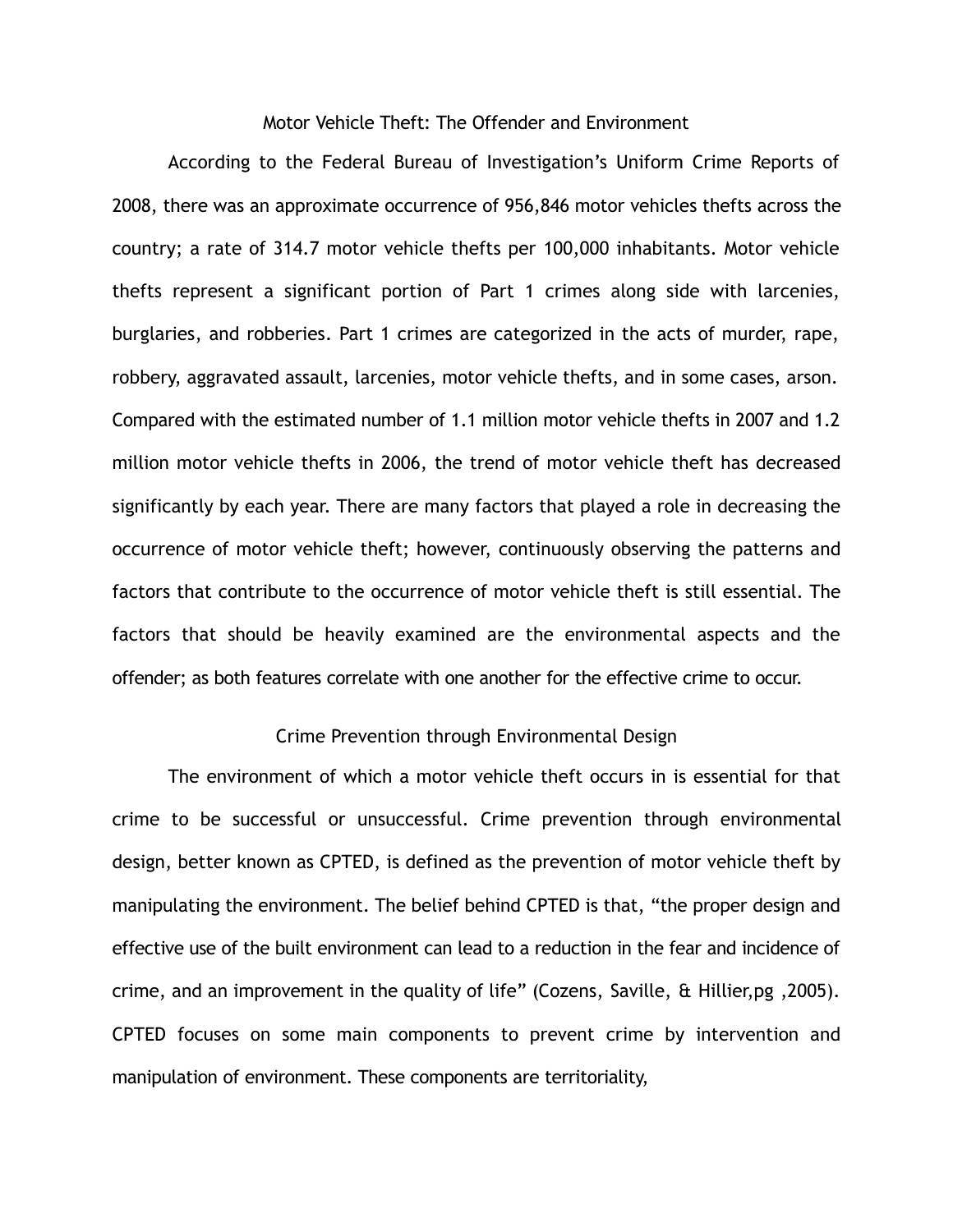natural surveillance, access control, image/management, activity support and target hardening.

 According to Cozens, Saville, & Hillier (2005), "Territoriality is a design concept directed at reinforcing notions of proprietary concern and a 'sense of ownership' in legitimate users of space thereby reducing opportunities for offending by discouraging illegitimate users." (pg). In correlation in decreasing the chance of a motor vehicle theft, environmental factors such as parking in a driveway or garage presents a mere image of territoriality; whereas in public areas such as parking lots and street parking may prove disadvantageous in prevention. Access control is another component that may provide some territoriality. It is a concept that is developed to reduce or deny access of the suitable target from the offender. Examples of access control are fencing, garage doors, door locks, and steering wheel locks; all essential factors that decrease the chance of motor vehicle theft. Other concepts for restricting access control are ticket entry to a parking facility, shutting down access during unattended hours, and requiring personal ID cards to access a certain facility.

Another effective component in CPTED is natural surveillance because, "If offenders perceive that they can be observed (even if they are not), they may be less likely to offend, given the increased potential for intervention, apprehension and prosecution" (Cozens, Saville, & Hillier, pg, 2005). Natural surveillance may range from increasing cameras and windows to cutting down shrubs and trees that may provide concealment of crime for offenders. Lighting is another significant natural surveillance source that plays a huge impact in decreasing crime, especially motor vehicle thefts and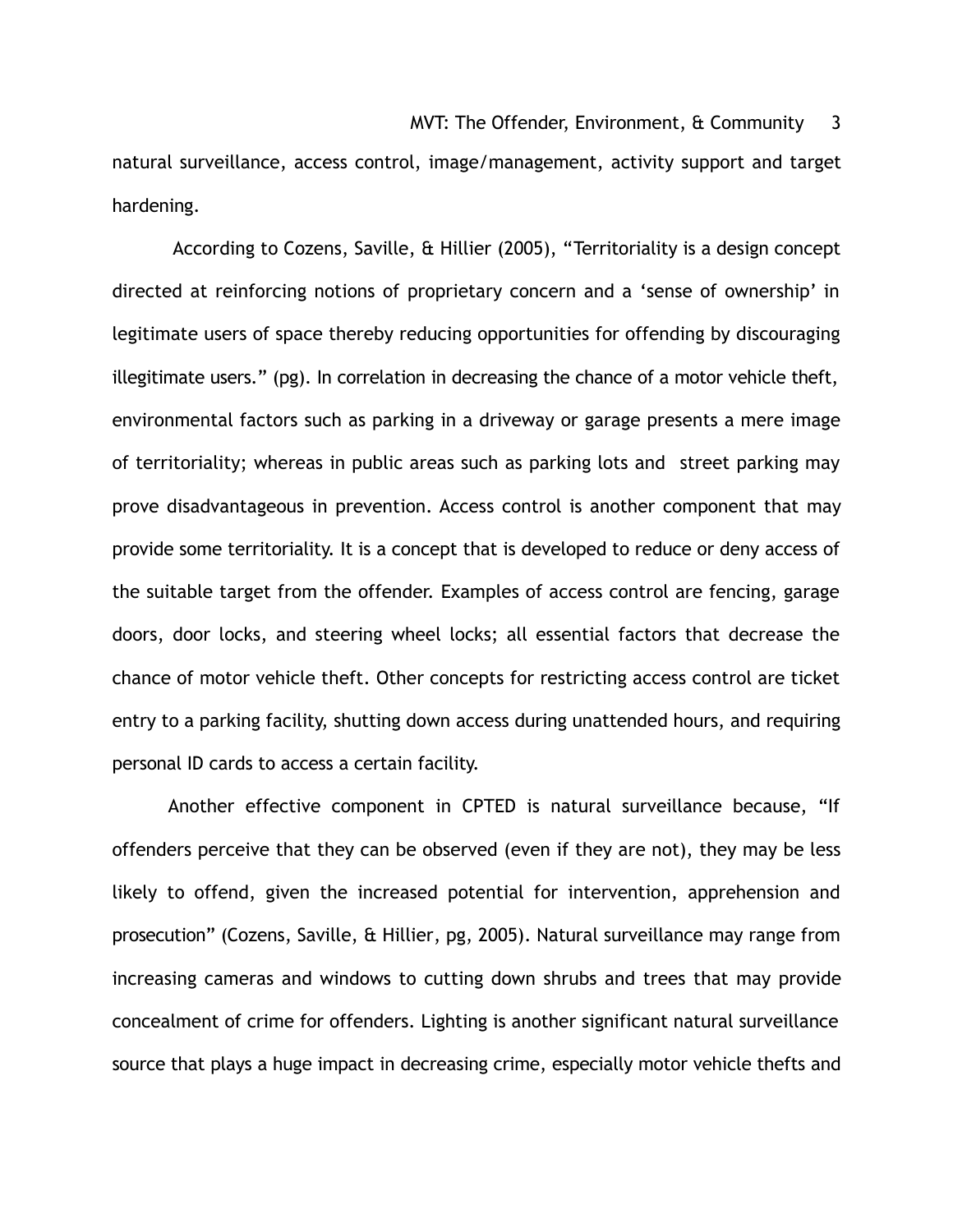break-ins in public areas. According to Smith, a difficult issue concerning with lightings is that parked cars provide cover and obstruct the distribution of

MVT: The Offender, Environment, & Community 4 lighting" (pg, 1996). Since multi-level parking facilities are a better preference than single-level parking lots, the cons of addressing crime outweighs the pros of fitting more vehicles. Like apartment complexes with clusters of people in poverty, a multi-level parking garage is a cluster of cars providing additional reasons and option of targets. Openness or area should be encourages while shear walls and columns should be reduced or avoided for better natural surveillance.

The fourth component is image/management which reveals the image of the environment that attracts or deduces crimes. An example of a poor image/management surrounding would be a parking area filled with broken glass bottles, graffiti, and debris. An environment with poor maintenance provides a sense of permission for the offender to commit a crime; whereas, good maintenance of an area may provide an image of territoriality and security. Signs and graphics are other influential image/management components; good placement of signs and graphics in facilities allow quick entrance/exit while providing a sense of awareness.

There are also other aspects in CPTED that identify the relationship between opportunities of crime and the environment, such as activity support. Activity support examines the design of an environment to encourage the intended purpose of that specific area. For example, basketball courts and food stands near parking lots are in the vicinity to reduce the idea of isolation of parking spaces. Activity support seeks to displace possible unsafe or illegitimate activities, increase natural surveillance, and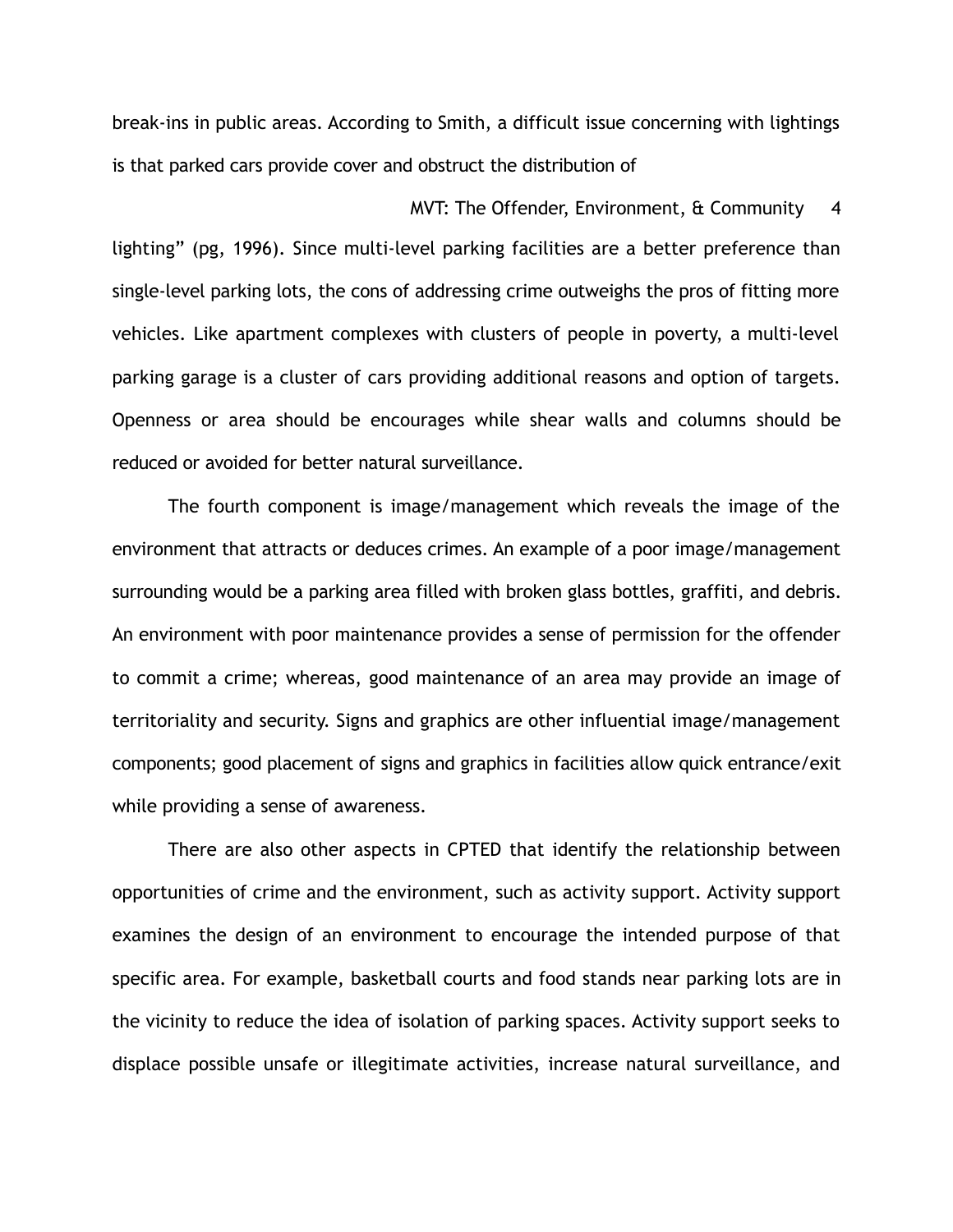populate the area with the intended legitimate activity. Noted by Smith (1996), security personnel are one of the best sources of

MVT: The Offender, Environment, & Community 5 crime prevention due to the sheer fact that they are uniformed officers who can patrol the area and respond to irregular activities using judgment and supervision. In correlation with environmental factors that contribute to opportunities in motor vehicle thefts, spatial analysis of criminal behavior and effort in these areas should also be carefully examined.

#### Spatial Analysis of Criminal Behavior and Effort

Understanding the offender's behavior and decision-making process is a tradition criminologist study that is valuable in creating a crime displacement/deterrence strategy. One such theory is the rational choice theory which is a presumption that "There is a decision process in which the offender calculates the risks, costs, and benefits of committing particular crime in a particular time and place" (Potchak, McGloin, & Zgoba, pg, 2002). An offender's rational perspective to commit a crime is to exercise the least amount of effort for a large amount of rewards in a low risk environment. Another hypothesis within the rational choice theory reveals that opportunity in crime exists when the suitable target is detected, a motivated offender is present, and the lack of a capable guardian; high rewards of the target, low effort for the offenders, and low risks of detection in criminal event. In addition to the rational choice theory, the situational crime prevention theory is another theory that addresses the issue of effort in criminal behavior. According to Potchak et al.(2002), "Situational crime prevention theory proposed four strategies of crime prevention (a) increasing perceived risks, (b) reducing anticipated rewards, (c) removing excuses, and (d) increasing perceived effort" (pg).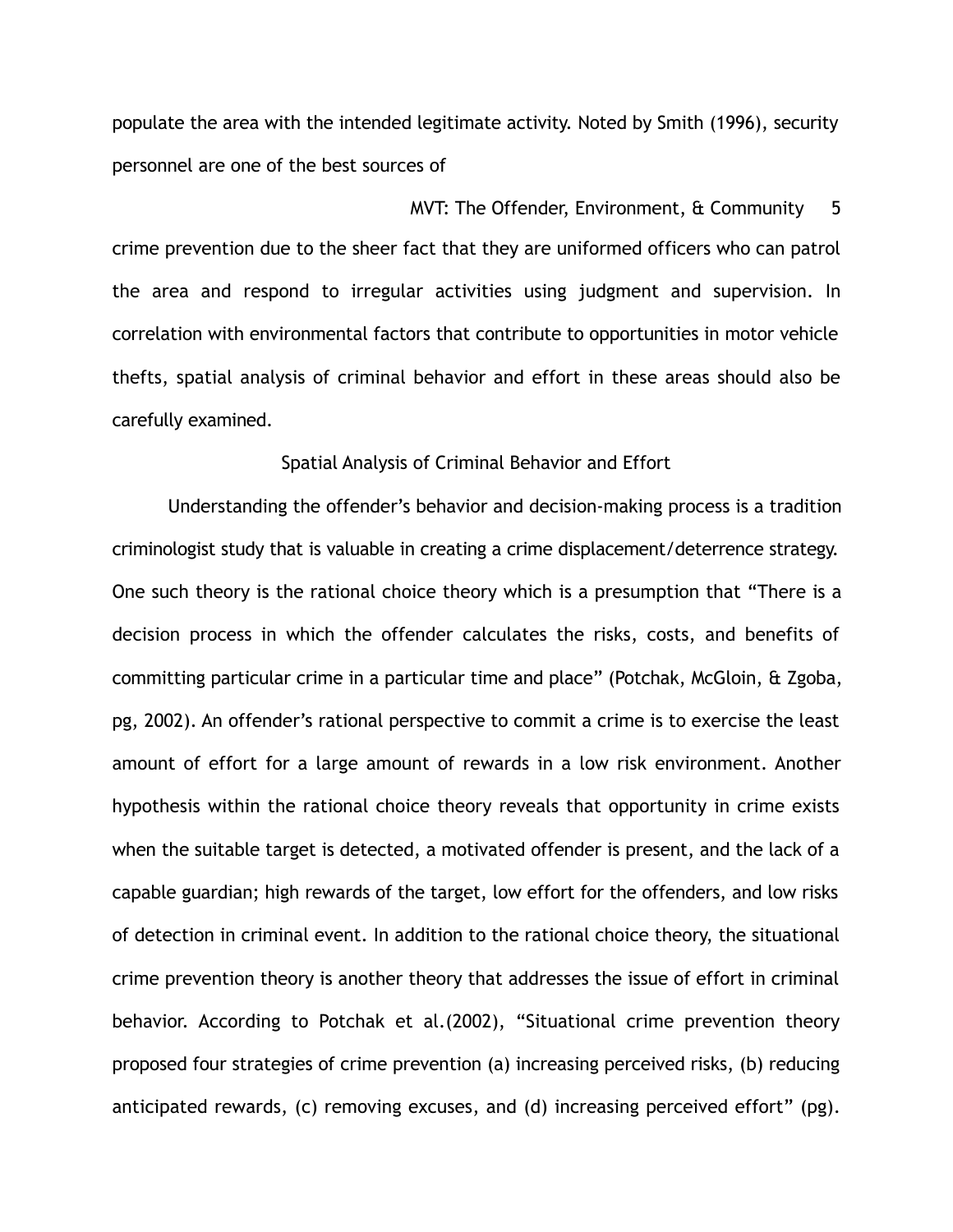"Most car thieves would agree that forcefully taking a vehicle from someone is more dangerous than stealing them through non-confrontational means' (Copes & Cherbonneau, pg ,

 $MVT:$  The Offender, Environment,  $\frac{1}{2}$  Community 6 2006). Thus, there are more motor vehicle thefts through unattended vehicles than carjacking where the risks and efforts outweigh the rewards.

Motor vehicle thieves can be categorized by their approach and characteristics in achieving the crimes; there are alert opportunists and active searchers. "Alert opportunists revealed that they select their targets while on their daily course of activities, an easy opportunity emerged and they seized it" (Cope & Cherbonneau, pg, 2006). Some offenders have described the urge of stealing the vehicle as irresistible due to rational choice theory. The words of a motor vehicle thief from Copes and Cherbonneau (2006) article are:

It is not that I set my mind before I seen the bike, "O.K., today I'm going to steal a motorcycle." It was the fact that the dude was stupid enough to leave the key in the motorcycle. Right there all the way at the end of a driveway. Down an old road. It's an old abandoned highway. He wanted someone to steal it (pg).

The enticing opportunity of a motor vehicle theft in this incident is the effort to obtain the keys to the vehicle without search for it: however, there are other types of motor vehicle thieves who actively search for suitable targets.

Unlike alert opportunists, the active searcher's intention was not to merely seize the moment but to set forth a pursuit for vulnerable vehicles (Cope and Cherbonneau, pg, 2006).In comparison with the alert opportunists, the offender seeks for opportunity such as vehicles with keys or unlocked doors, therefore exerting little force. Keys don't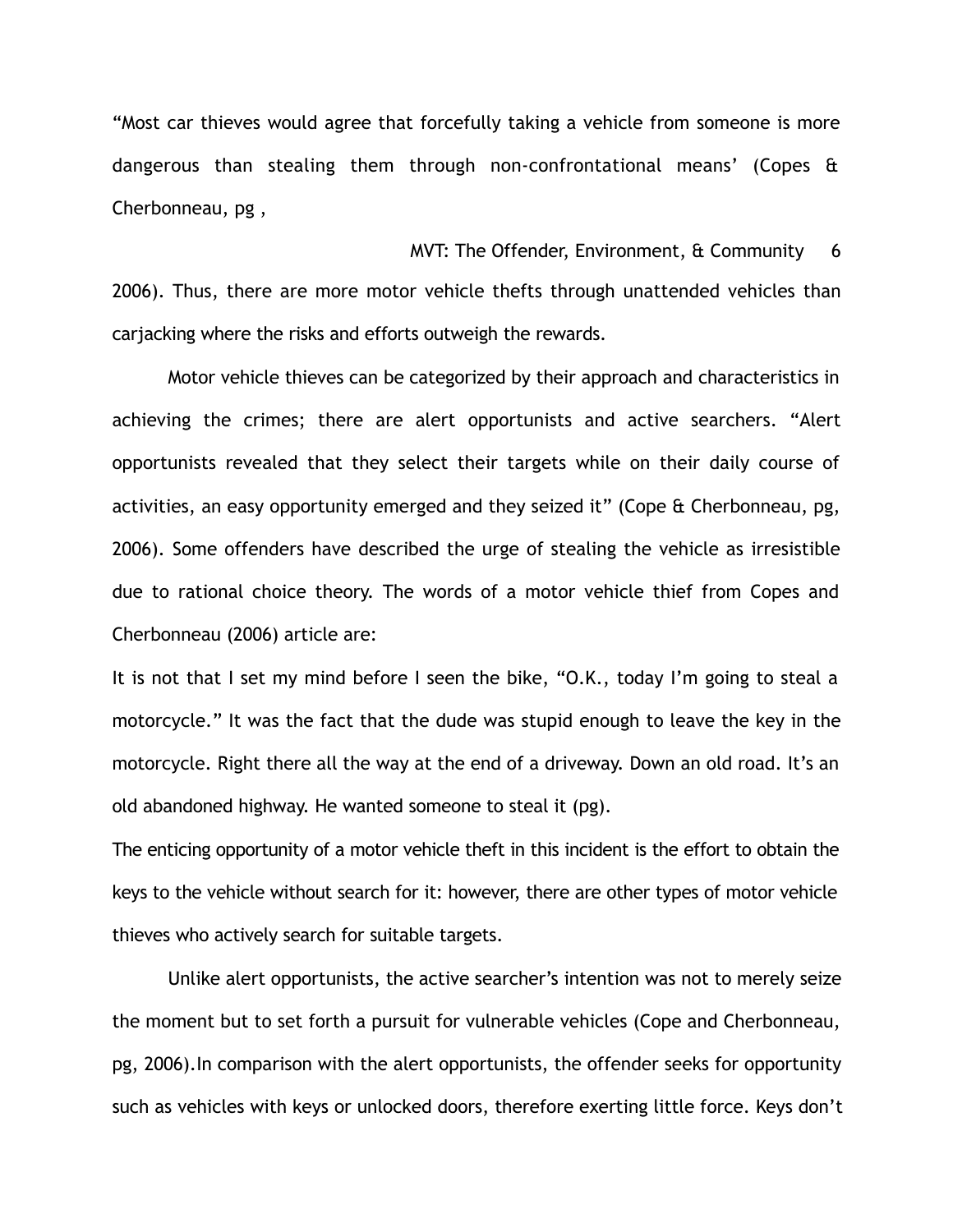necessarily have to be in the vehicle they're targeting; they may commit a residential burglary to obtain the keys. Some of the offender's target of environment focuses on nice suburban homes with potential victims

MVT: The Offender, Environment, & Community 7 who leave their vehicles unlocked. Others believe that their primary targets may middleclass areas where there may be lower risk and easier escape routes. The time interval in which these thieves would appear is holidays where cluster of vehicles are lined up at a home or a parking facility. Other locations that would attract these thieves are tourist locations where tourists may be careless and bars where many customers leave the night drunk. Active searchers and alert opportunists concentrate their intentions of motor vehicle thefts on unattended vehicles, whereas carjackers who forces the victim out of the occupied vehicle are the ones that people fear the most.

Carjacking is a rare occurrence as confrontation with another individual often requires large amounts of force which usually results in violence. Violence in a minor crime such as theft lengthens the punishment of incarceration if caught and the crime of larceny evolves into robbery. However, many criminals became increasingly desperate as technology and security in vehicles is enhanced. Luxurious vehicles often contain security systems that limit the offender's ability to learn or to execute a motor vehicle theft. Copes and Chebonneau (2006) also reveals that once the auto thief realizes as time increases at a scene of a theft, law enforcement will be summon; thus, modifying the behavior of thieving into carjacking (pg). "Since he did not know how to steal a car without a key and he believed there was little time to actively search or wait for someone to let their guard down, he carjacked the first person he saw" (Copes & Cherbonneau, pg, 2006). As carjacking is one method of motor vehicle theft with the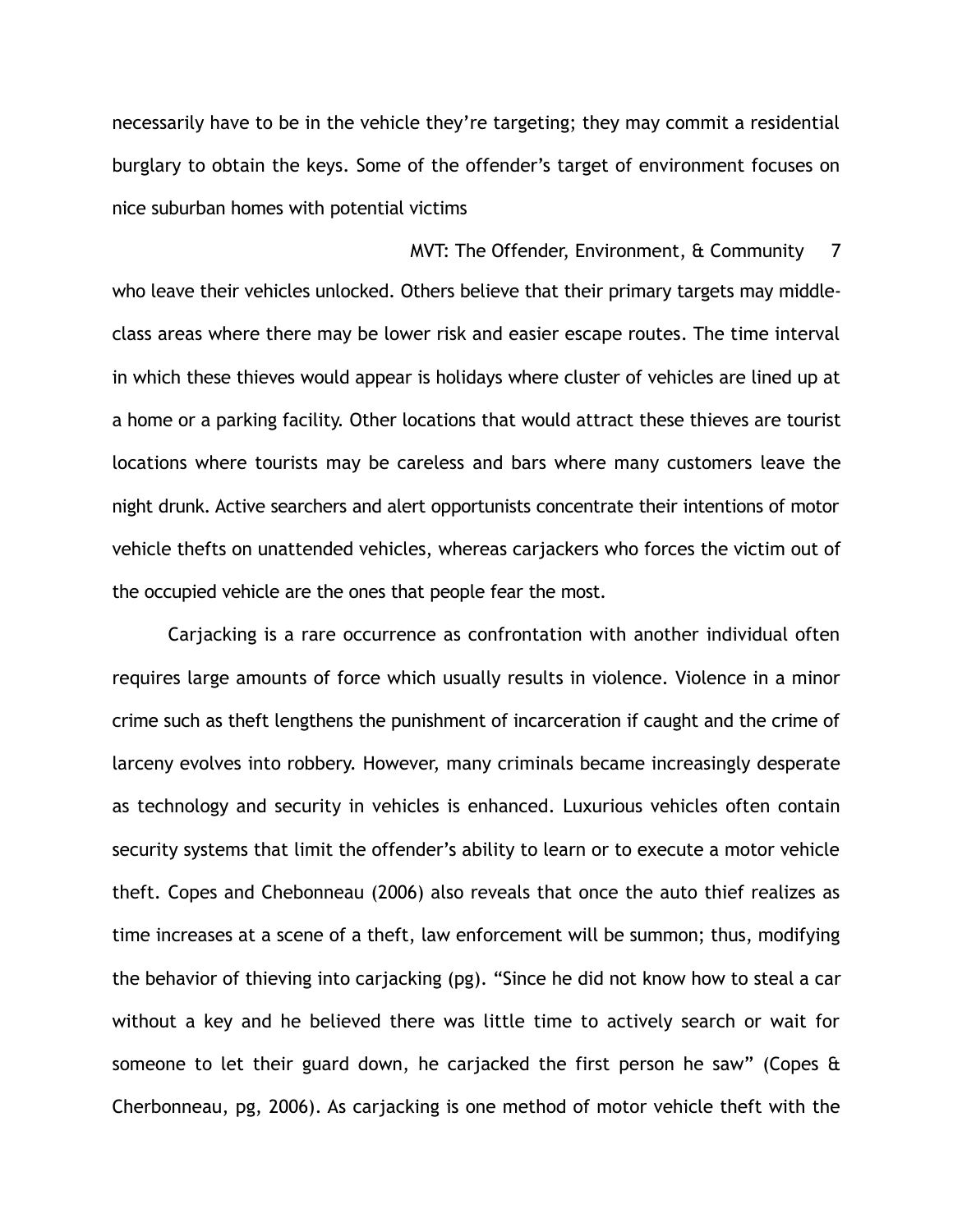most risk from an offender's perspective, others may prefer to use their extensive effort through manipulation rather than force.

### MVT: The Offender, Environment, & Community 8

Manipulation is a skill set most favorable by cons and fraudsters due to their ability to deceive the victim. According to Copes and Cherbonneau (2006), "The key to being successful at auto theft for these offenders is their ability to control the interaction between themselves and their victims" (pg). Criminals who use manipulation as their strategy go through great lengths in completing their objectives. In many incidents, offenders will strive to look legitimate and honest; an example would be walking around a dealership wearing a suit and acting as salesman looking for a customer to trade in their vehicle. Other instances including dressing up as a valet parker at a hotel or parking lot or posing as customer who desires to test drive a vehicle that is for sale. There are other methods that involve manipulation through friendship; where the offender will offer to drive the victim to a certain area. For example, instances at a bar where the victim is intoxicated and requires another individual to drive. Manipulation ranges from multiple activities such as duplicating a key from clay, convincing the victim for permission to drive, renting out a vehicle with false identification, and swapping of the keys. Out of all the other methods in motor vehicle theft, manipulation is the most covertly used strategy in illegally obtaining a vehicle. Nevertheless, a small amount of manipulation is carried out by an offender during and after a motor vehicle theft. Studies also show that auto thieves manipulate law enforcement and other authorities by producing a normal image or an average drive after they've stolen a vehicle.

Concealing damage, restrained driving, maintaining composure, and manipulating appearances are the most common methods of motor vehicle theft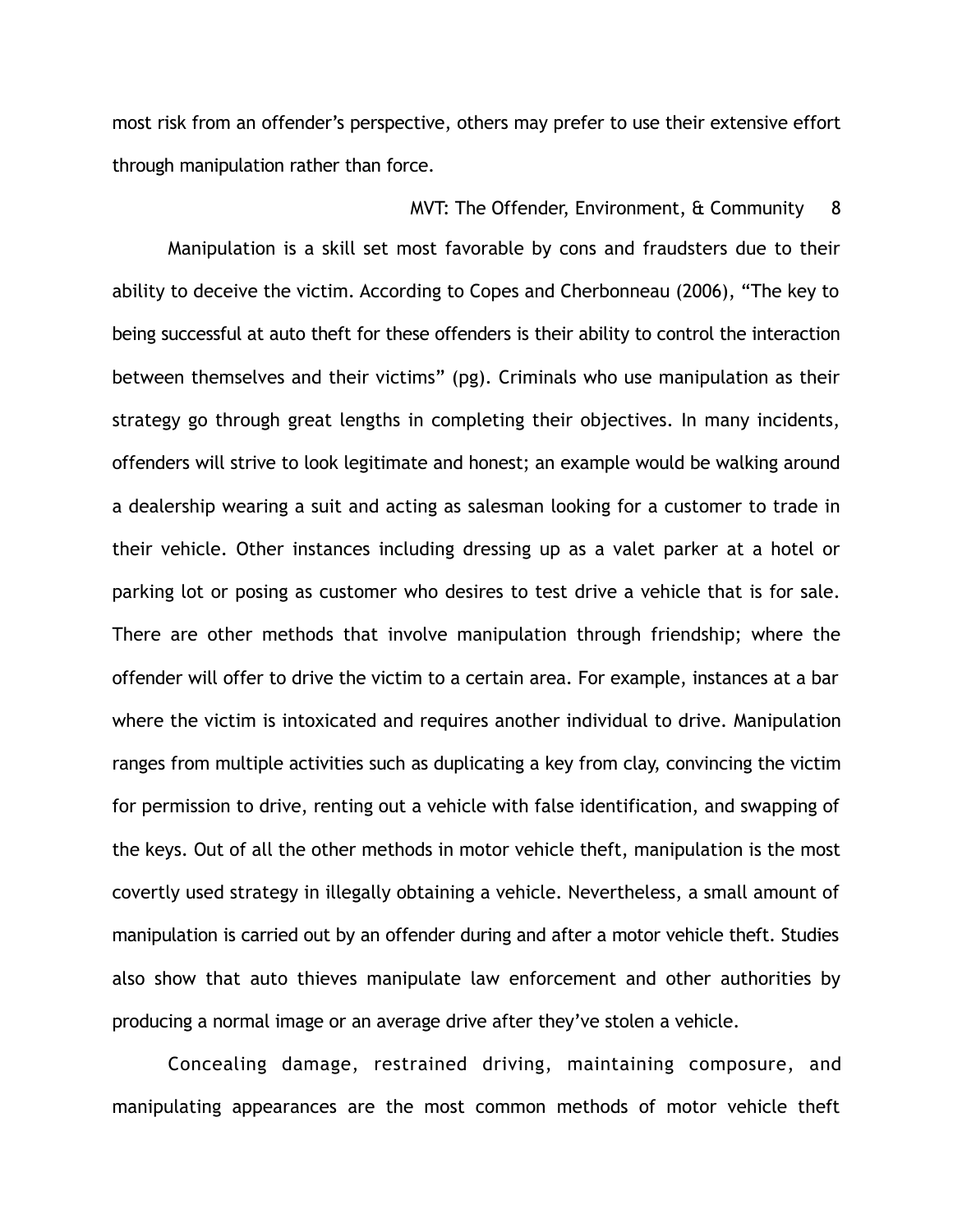behavior after illegally obtaining a vehicle. Concealing damages focuses on normalizing the vehicle's appearance after

MVT: The Offender, Environment,  $\frac{a}{b}$  Community 9 the crime. "After tampering with ignitions, some offenders insert a fake key into the ignition, while others simply replace the switch altogether. Steering column damage is more noticeable to onlookers, so more offenders place small towels or other concealments over the casing or any broken component" (Cherbonneau & Copes, pg, 2006). One area of difficult normalization of a vehicle is broken windows, especially when the sound of breaking a window attracts attention of potential witnesses. Broken windows occur mostly in motor vehicle burglaries, but as far as motor vehicle thefts, a broken window is a giveaway which allows police officers to easily detect the offender.

Maintaining composure and manipulating appearances are techniques where the offender will seek to blend in with the setting as ordinary drivers to avoid suspicion. Dressing conventionally allows the offender to avoid a criminal impression in public; however, when detected as a suspect, offenders will often resort to maintaining normal emotions rather than abrupt and bizarre anxieties- all which police officers are trained to detect. Many offenders struggle at maintaining composure while few are capable of holding out. Although those who struggle with maintaining composure are detected, they are often hasty to flee; thus leading to high speed chases and reckless pursuits (Hence, restrain driving is a method of maintaining composure). Compared to the broken window example from concealment of damage, most car thieves who seek joy-riding often exhibit reckless driving which attracts a lot of attention from authorities and citizens. Excluding car thieves who are joyride seekers, other motor vehicle thieves focus their ability to drive their vehicle as if they were the owners on any ordinary day.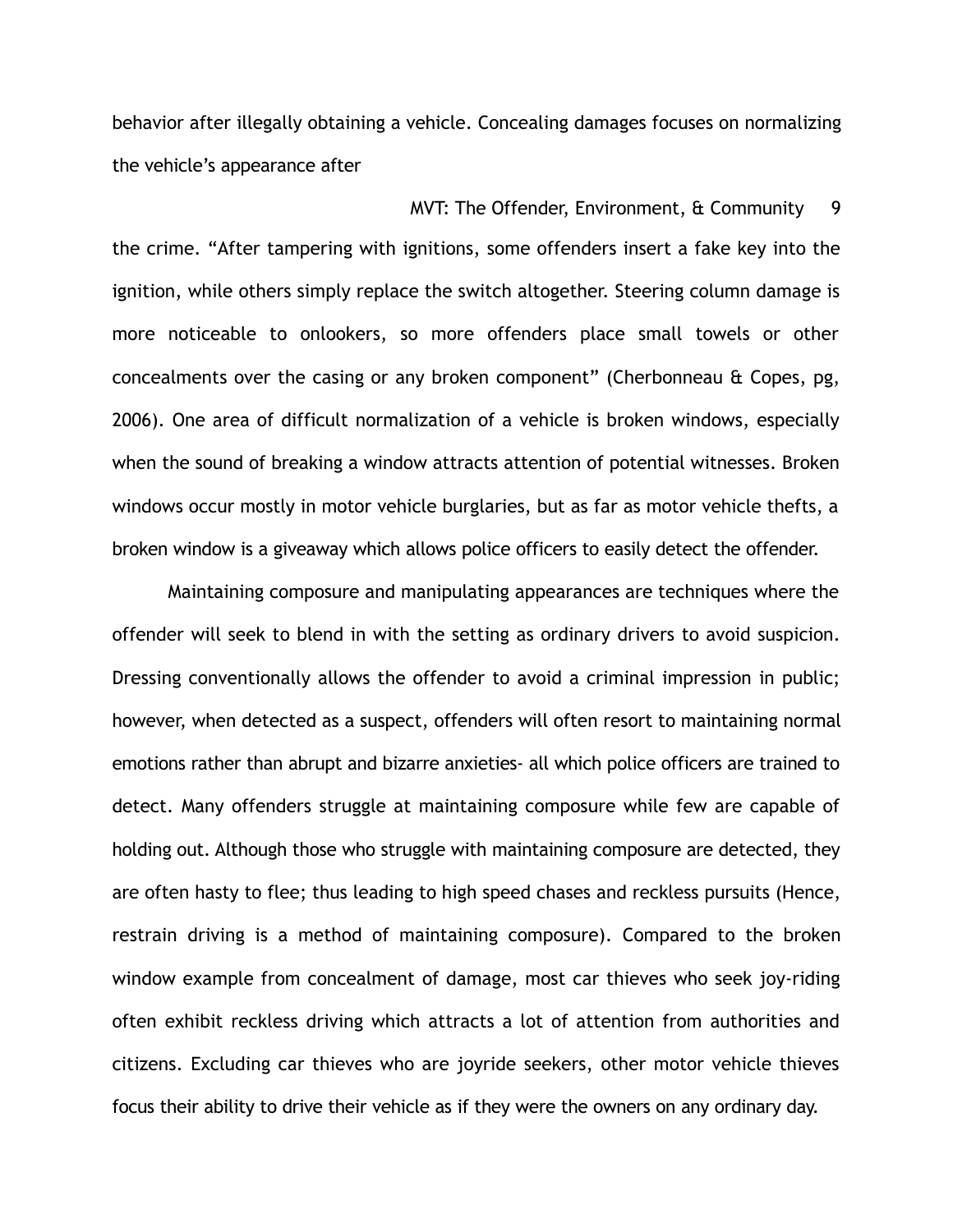### MVT: The Offender, Environment, & Community 10

Environmental factors and offender's behavior are significant contributions to crime. Nevertheless, there are other causes of crime such as motor vehicle thefts involving the community and its status. As environment influences offender's behavior and offender's perspective affects the result of a crime, community status such as poverty and stability shapes the form of the environment.

### Community Structure and Stability

To identify the correlation between criminal behavior, environment, and social status, one must observe the structural changes to poverty and area that has increase diversity. According to Walsh and Taylor, motor vehicle theft rates were greater in regions with increased racial and ethnic diversity (2007). As diversity of ethnic groups are an impact and significant predictor of crime, people often characterize diversity and minorities as causes of crime. There are many aspects in which community structure influences crime through imitation and provocation. When minorities are clustered into a living environment with little space with unknown territorial neighbors, provocation will most likely occur; thus, leading to crime and retribution. However, when minorities are kept in a clustered environment with many known neighbors, imitation of crime may also occur. If one close relative or a well-known individual escaped from committing a motor vehicle theft, others may imitate that crime after seeing the succession of obtaining a reward without punishment or consequence. Another aspect that can be examined is the clusters of cheap vehicles that are easy to access in a poverty-level community. Many vehicles in a poor neighborhood are unlikely to be luxurious; however, these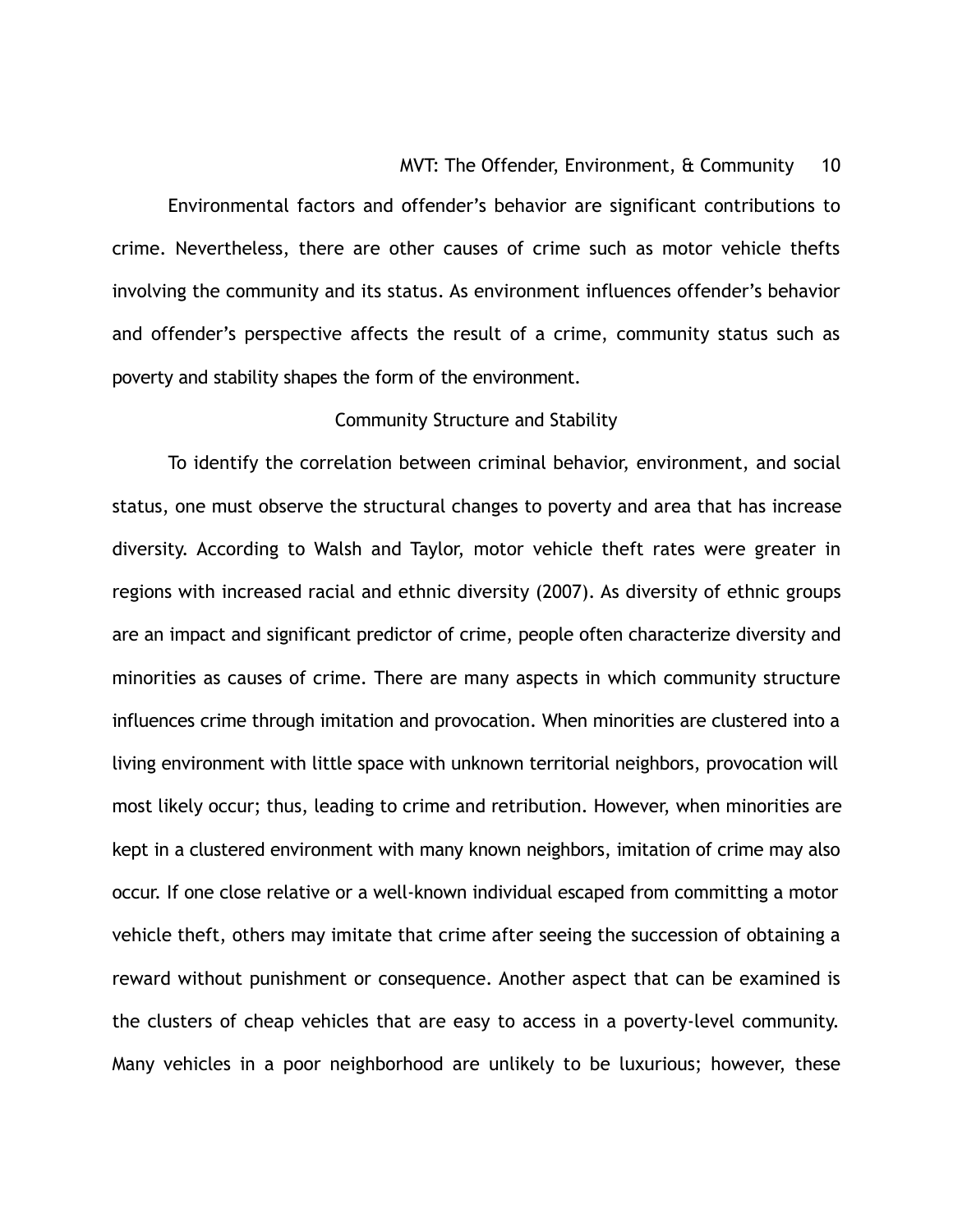vehicles may be inexpensive while containing weak security systems; allowing low-level thieves

## MVT: The Offender, Environment, & Community 11

to access these vehicles. There are vast amounts of factors that correlate community status and racial diversity to crime; yet, these are some examples of how low-level community regions may provide the sufficient setting or behavior for an offender to commit a motor vehicle theft.

The offender, environment, and community are imperative in causes of crime such as motor vehicle theft. To comprehend and analyze the broader picture of crimes, theories such as CPTED, rational choice theory, situation crime prevention theory, offender's behavior in crime, and community status affects should be closely examined to prove the effectively reduce rates of motor vehicle thefts. As motor vehicle theft rates are decreasing per year, it should be kept in mind that these factors are essential in that reduction. The continuation of enforcing CPTED and evaluating offender's perspective are useful in further reducing motor vehicle thefts yearly.